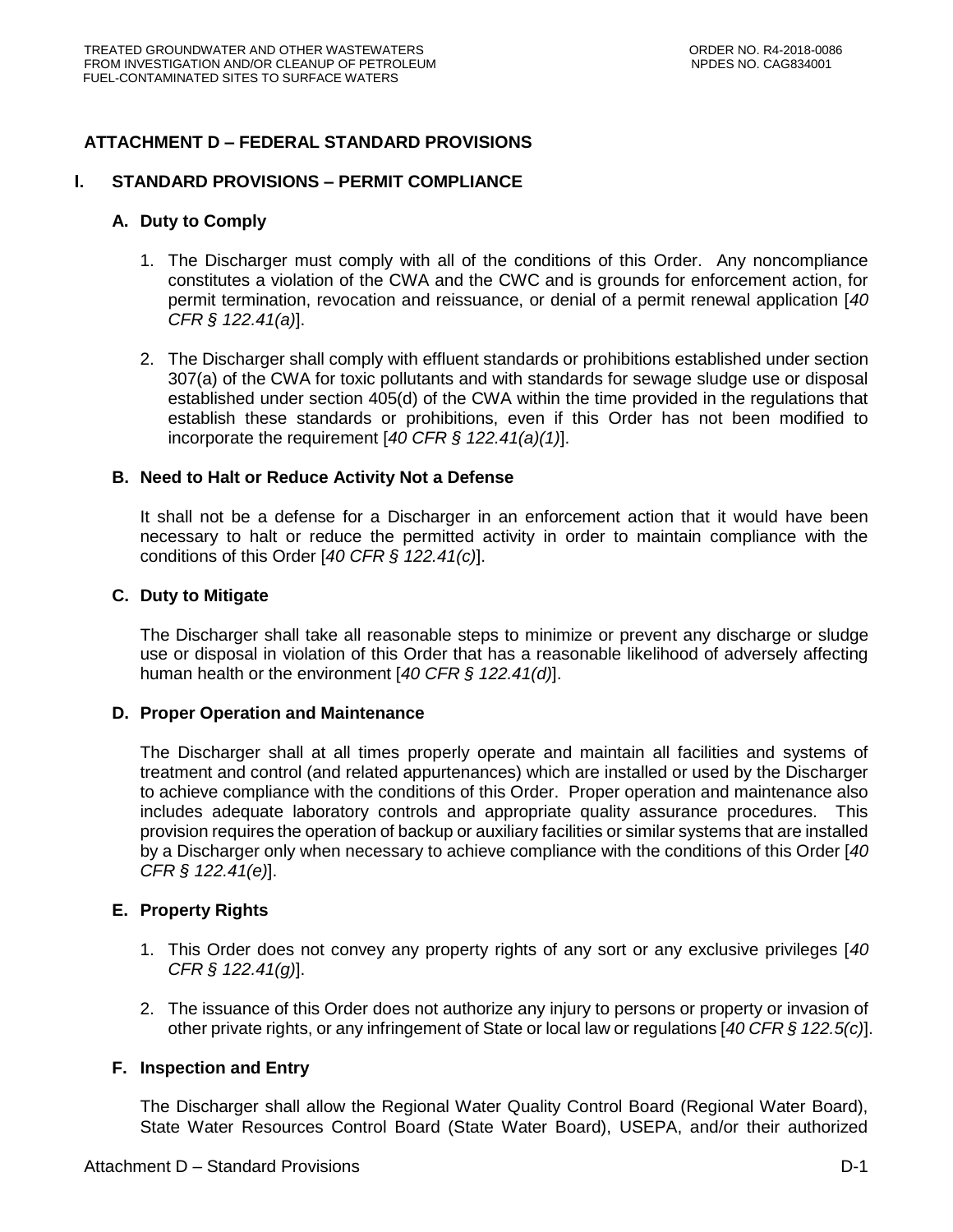representatives (including an authorized contractor acting as their representative), upon the presentation of credentials and other documents, as may be required by law, to [*40 CFR § 122.41(i)*] [*CWC 13383(c)*]:

- 1. Enter upon the Discharger's premises where a regulated facility or activity is located or conducted, or where records are kept under the conditions of this Order [*40 CFR § 122.41(i)(1)*];
- 2. Have access to and copy, at reasonable times, any records that must be kept under the conditions of this Order [*40 CFR § 122.41(i)(2)*];
- 3. Inspect and photograph, at reasonable times, any facilities, equipment (including monitoring and control equipment), practices, or operations regulated or required under this Order [*40 CFR § 122.41(i)(3)*];
- 4. Sample or monitor, at reasonable times, for the purposes of assuring Order compliance or as otherwise authorized by the CWA or the CWC, any substances or parameters at any location [*40 CFR § 122.41(i)(4)*].

## **G. Bypass**

- 1. Definitions
	- a. "Bypass" means the intentional diversion of waste streams from any portion of a treatment facility [*40 CFR § 122.41(m)(1)(i)*].
	- b. "Severe property damage" means substantial physical damage to property, damage to the treatment facilities, which causes them to become inoperable, or substantial and permanent loss of natural resources that can reasonably be expected to occur in the absence of a bypass. Severe property damage does not mean economic loss caused by delays in production [*40 CFR § 122.41(m)(1)(ii)*].
- 2. Bypass not exceeding limitations The Discharger may allow any bypass to occur which does not cause exceedances of effluent limitations, but only if it is for essential maintenance to assure efficient operation. These bypasses are not subject to the provisions listed in Standard Provisions – Permit Compliance I.G.3 and I.G.5 below [*40 CFR § 122.41(m)(2)*].
- 3. Prohibition of bypass Bypass is prohibited, and the Regional Water Board may take enforcement action against a Discharger for bypass, unless [*40 CFR § 122.41(m)(4)(i)*]:
	- a. Bypass was unavoidable to prevent loss of life, personal injury, or severe property damage [*40 CFR § 122.41(m)(4)(A)*];
	- b. There were no feasible alternatives to the bypass, such as the use of auxiliary treatment facilities, retention of untreated wastes, or maintenance during normal periods of equipment downtime. This condition is not satisfied if adequate back-up equipment should have been installed in the exercise of reasonable engineering judgment to prevent a bypass that occurred during normal periods of equipment downtime or preventive maintenance [*40 CFR § 122.41(m)(4)(B)*]; and
	- c. The Discharger submitted notice to the Regional Water Board as required under Standard Provision – Permit Compliance I.G.5 below [*40 CFR § 122.41(m)(4)(C)*].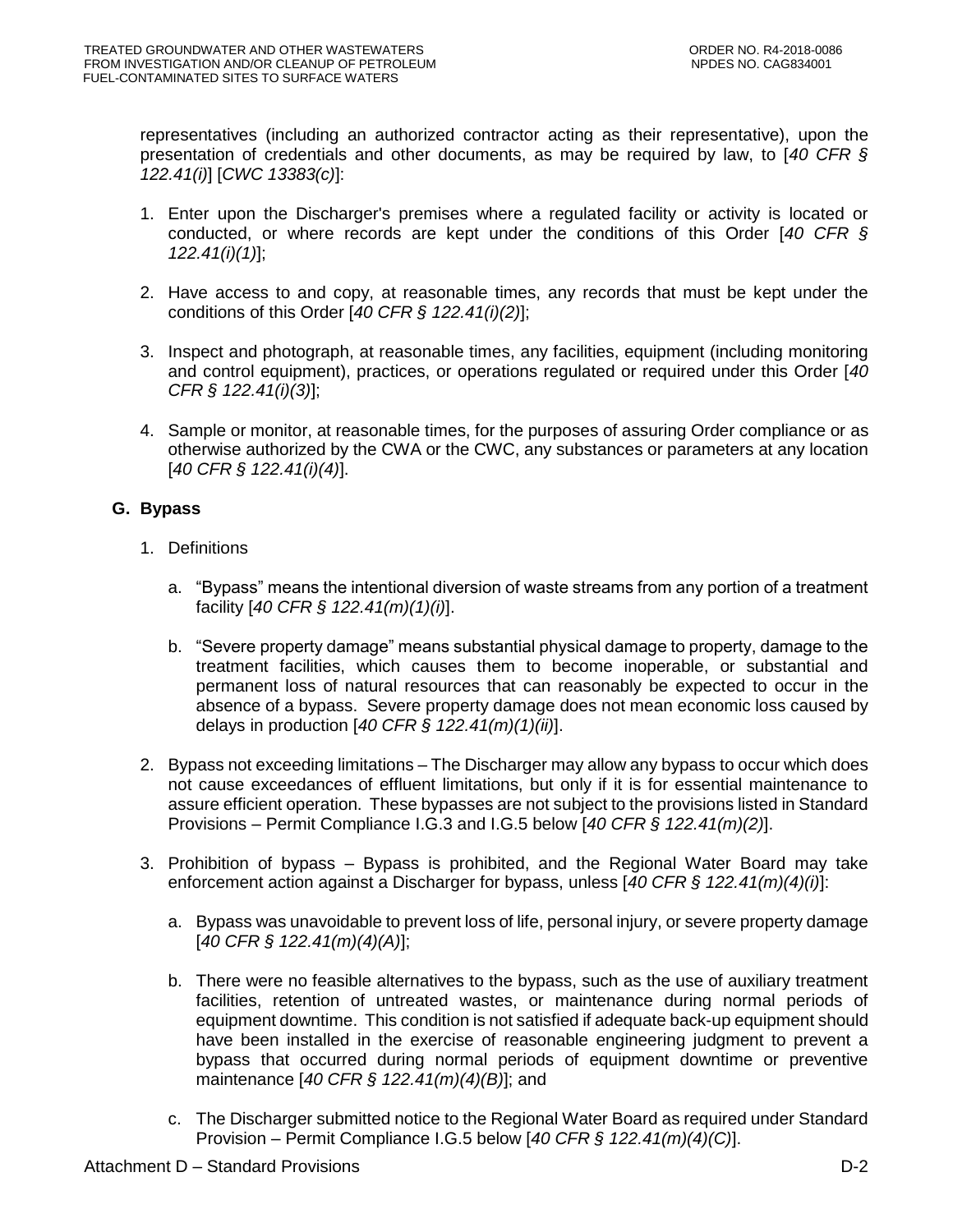- 4. The Regional Water Board may approve an anticipated bypass, after considering its adverse effects, if the Regional Water Board determines that it will meet the three conditions listed in Standard Provisions – Permit Compliance I.G.3 above [*40 CFR § 122.41(m)(4)(ii)*].
- 5. Notice
	- a. Anticipated bypass. If the Discharger knows in advance of the need for a bypass, it shall submit a notice, if possible at least 10 days before the date of the bypass [*40 CFR § 122.41(m)(3)(i)*].
	- b. Unanticipated bypass. The Discharger shall submit notice of an unanticipated bypass as required in Standard Provisions - Reporting V.E below [*40 CFR § 122.41(m)(3)(ii)*].

### **H. Upset**

Upset means an exceptional incident in which there is unintentional and temporary noncompliance with technology based permit effluent limitations because of factors beyond the reasonable control of the permittee. An upset does not include noncompliance to the extent caused by operational error, improperly designed treatment facilities, inadequate treatment facilities, lack of preventive maintenance, or careless or improper operation [*40 CFR § 122.41(n)(1)*].

- 1. Effect of an upset. An upset constitutes an affirmative defense to an action brought for noncompliance with such technology based permit effluent limitations if the requirements of paragraph H.2 of this section are met. No determination made during administrative review of claims that noncompliance was caused by upset, and before an action for noncompliance, is final administrative action subject to judicial review [*40 CFR § 122.41(n)(2)*].
- 2. Conditions necessary for a demonstration of upset. A Discharger who wishes to establish the affirmative defense of upset shall demonstrate, through properly signed, contemporaneous operating logs or other relevant evidence that [*40 CFR § 122.41(n)(3)*]:
	- a. An upset occurred and that the Discharger can identify the cause(s) of the upset [*40 CFR § 122.41(n)(3)(i)*];
	- b. The permitted facility was, at the time, being properly operated [*40 CFR § 122.41(n)(3)(i)*];
	- c. The Discharger submitted notice of the upset as required in Standard Provisions Reporting V.E.2.b [*40 CFR § 122.41(n)(3)(iii)*]; and
	- d. The Discharger complied with any remedial measures required under Standard Provisions – Permit Compliance I.C above [*40 CFR § 122.41(n)(3)(iv)*].
- 3. Burden of proof. In any enforcement proceeding, the Discharger seeking to establish the occurrence of an upset has the burden of proof [*40 CFR § 122.41(n)(4)*].

## **II. STANDARD PROVISIONS – PERMIT ACTION**

## **A. General**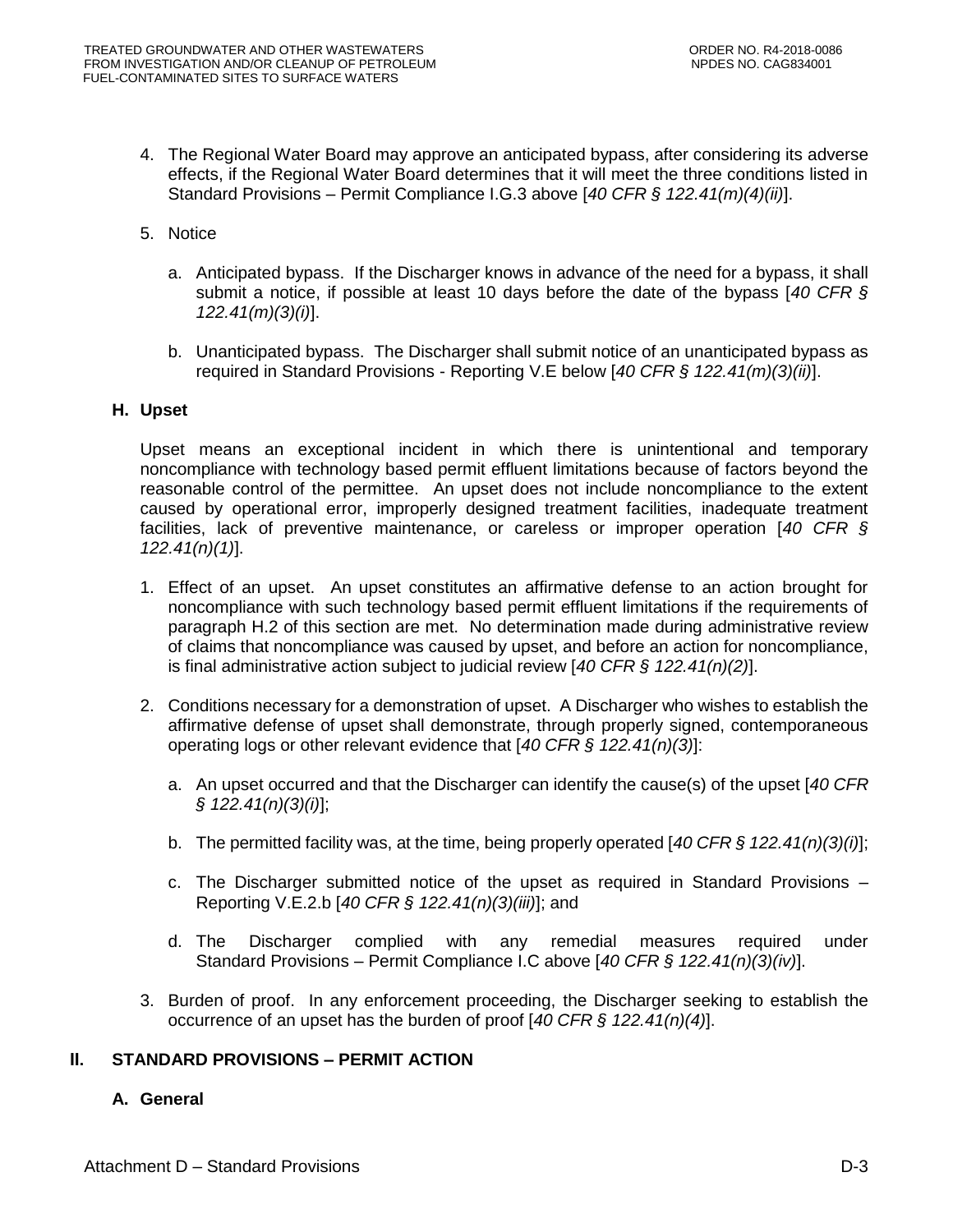This Order may be modified, revoked and reissued, or terminated for cause. The filing of a request by the Discharger for modification, revocation and reissuance, or termination, or a notification of planned changes or anticipated noncompliance does not stay any Order condition [*40 CFR § 122.41(f)*].

### **B. Duty to Reapply**

If the Discharger wishes to continue an activity regulated by this Order after the expiration date of this Order, the Discharger must apply for and obtain a new permit [*40 CFR § 122.41(b)*].

### **C. Transfers**

This Order is not transferable to any person except after notice to the Regional Water Board. The Regional Water Board may require modification or revocation and reissuance of the Order to change the name of the Discharger and incorporate such other requirements as may be necessary under the CWA and the CWC [*40 CFR § 122.41(l)(3)*] [*40 CFR § 122.61*].

## **III. STANDARD PROVISIONS – MONITORING**

- **A.** Samples and measurements taken for the purpose of monitoring shall be representative of the monitored activity  $[40 \text{ CFR } \S 122.41(i)(1)].$
- **B**. Monitoring must be conducted according to test procedures approved under 40 CFR part 136 for the analyses of pollutants unless another method is required under 40 CFR subchapters N or O. Monitoring must be conducted according to sufficiently sensitive test methods approved under 40 CFR part 136 for the analysis of pollutants or pollutant parameters or as required under 40 CFR chapter 1, subchapter N or O. For the purposes of this paragraph, a method is sufficiently sensitive when:
	- 1. The method minimum level (ML) is at or below the level of the most stringent effluent limitation established in the permit for the measured pollutant or pollutant parameter, and either the method ML is at or below the level of the most stringent applicable water quality criterion for the measured pollutant or pollutant parameter or the method ML is above the applicable water quality criterion but the amount of the pollutant or pollutant parameter in the facility's discharge is high enough that the method detects and quantifies the level of the pollutant or pollutant parameter in the discharge; or
	- 2. For situations in which none of the EPA-approved methods for a pollutant can achieve the MLs necessary to assess reasonable potential or to monitor compliance with a permit limit, the method that has the lowest ML of the analytical methods approved under 40 CFR part 136 or required under 40 CFR chapter 1, subchapter N or O for the measured pollutant or pollutant parameter, shall be used.

 In the case of pollutants or pollutant parameters for which there are no approved methods under 40 CFR. part 136 or otherwise required under 40 CFR chapter 1, subchapters N or O, monitoring must be conducted according to a test procedure specified in this Order for such pollutants or pollutant parameters. (40 C.F.R. §§ 122.21(e)(3),122.41(j)(4), 122.44(i)(1)(iv).)

## **IV. STANDARD PROVISIONS – RECORDS**

**A.** Except for records of monitoring information required by this Order related to the Discharger's sewage sludge use and disposal activities, which shall be retained for a period of at least five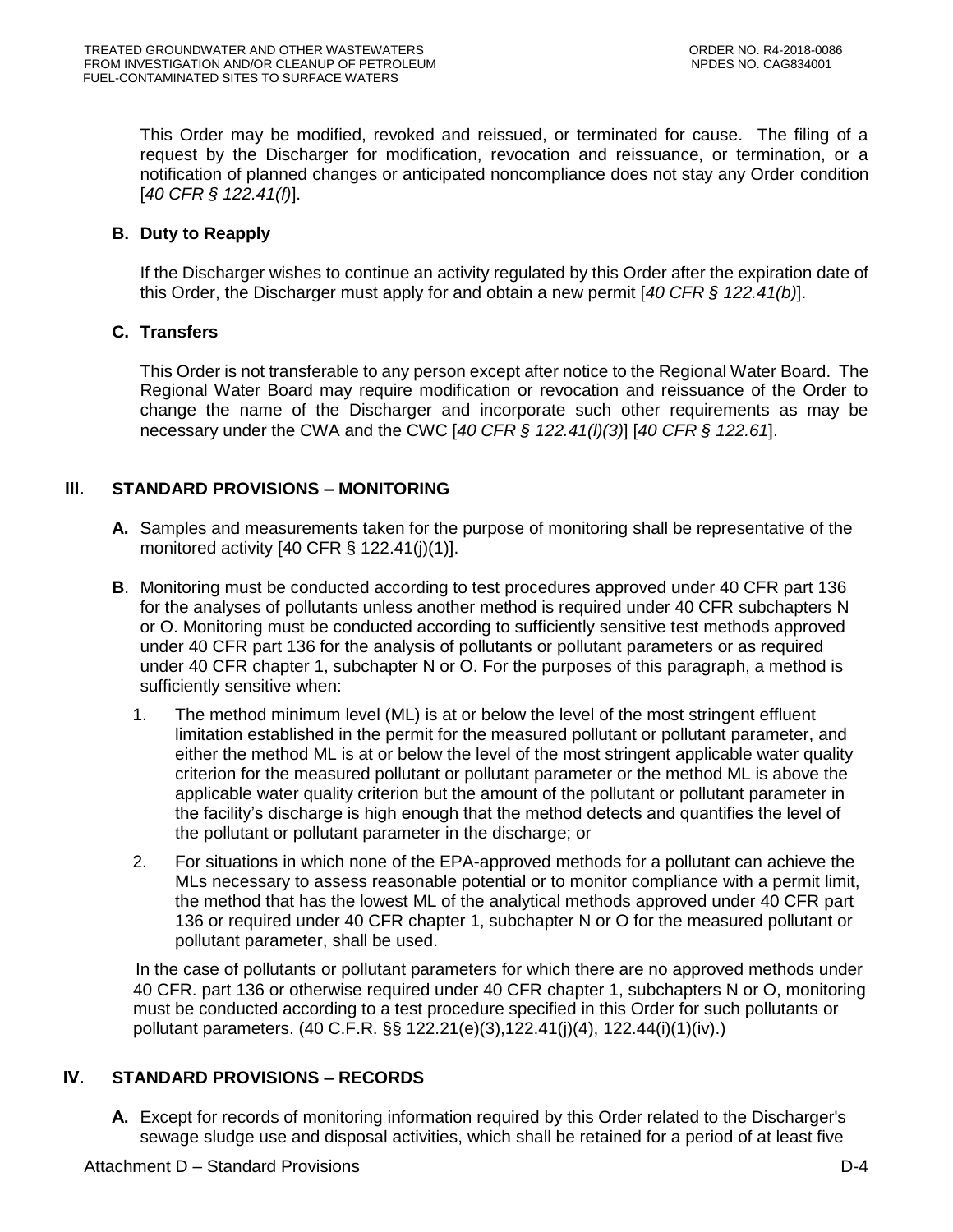years (or longer as required by 40 CFR Part 503), the Discharger shall retain records of all monitoring information, including all calibration and maintenance records and all original strip chart recordings for continuous monitoring instrumentation, copies of all reports required by this Order, and records of all data used to complete the application for this Order, for a period of at least three (3) years from the date of the sample, measurement, report or application. This period may be extended by request of the Regional Water Board Executive Officer at any time [40 CFR § 122.41(j)(2)].

## **B. Records of monitoring information shall include:**

- 1. The date, exact place, and time of sampling or measurements [*40 CFR § 122.41(j)(3)(i)*];
- 2. The individual(s) who performed the sampling or measurements [*40 CFR § 122.41(j)(3)(ii)*];
- 3. The date(s) analyses were performed [*40 CFR § 122.41(j)(3)(iii)*];
- 4. The individual(s) who performed the analyses [*40 CFR § 122.41(j)(3)(iv)*];
- 5. The analytical techniques or methods used [*40 CFR § 122.41(j)(3)(v)*]; and
- 6. The results of such analyses [*40 CFR § 122.41(j)(3)(vi)*].

## **C. Claims of confidentiality for the following information will be denied [40 CFR § 122.7(b)]:**

- 1. The name and address of any permit applicant or Discharger [40 CFR § 122.7(b)(1)]; and
- 2. Permit applications and attachments, permits and effluent data [40 CFR § 122.7(b)(2)].

# **V. STANDARD PROVISIONS – REPORTING**

## **A. Duty to Provide Information**

The Discharger shall furnish to the Regional Water Board, State Water Board, or USEPA within a reasonable time, any information which the Regional Water Board, State Water Board, or USEPA may request to determine whether cause exists for modifying, revoking and reissuing, or terminating this Order or to determine compliance with this Order. Upon request, the Discharger shall also furnish to the Regional Water Board, State Water Board, or USEPA copies of records required to be kept by this Order [40 CFR § 122.41(h)] [CWC 13267].

## **B. Signatory and Certification Requirements**

- 1. All applications, reports, or information submitted to the Regional Water Board, State Water Board, and/or USEPA shall be signed and certified in accordance with paragraph (2.) and (3.) of this provision  $[40 \text{ CFR } \S 122.41(k)]$ .
- 2. All permit applications shall be signed as follows:
	- a. For a corporation: By a responsible corporate officer. For the purpose of this section, a responsible corporate officer means: (i) A president, secretary, treasurer, or vicepresident of the corporation in charge of a principal business function, or any other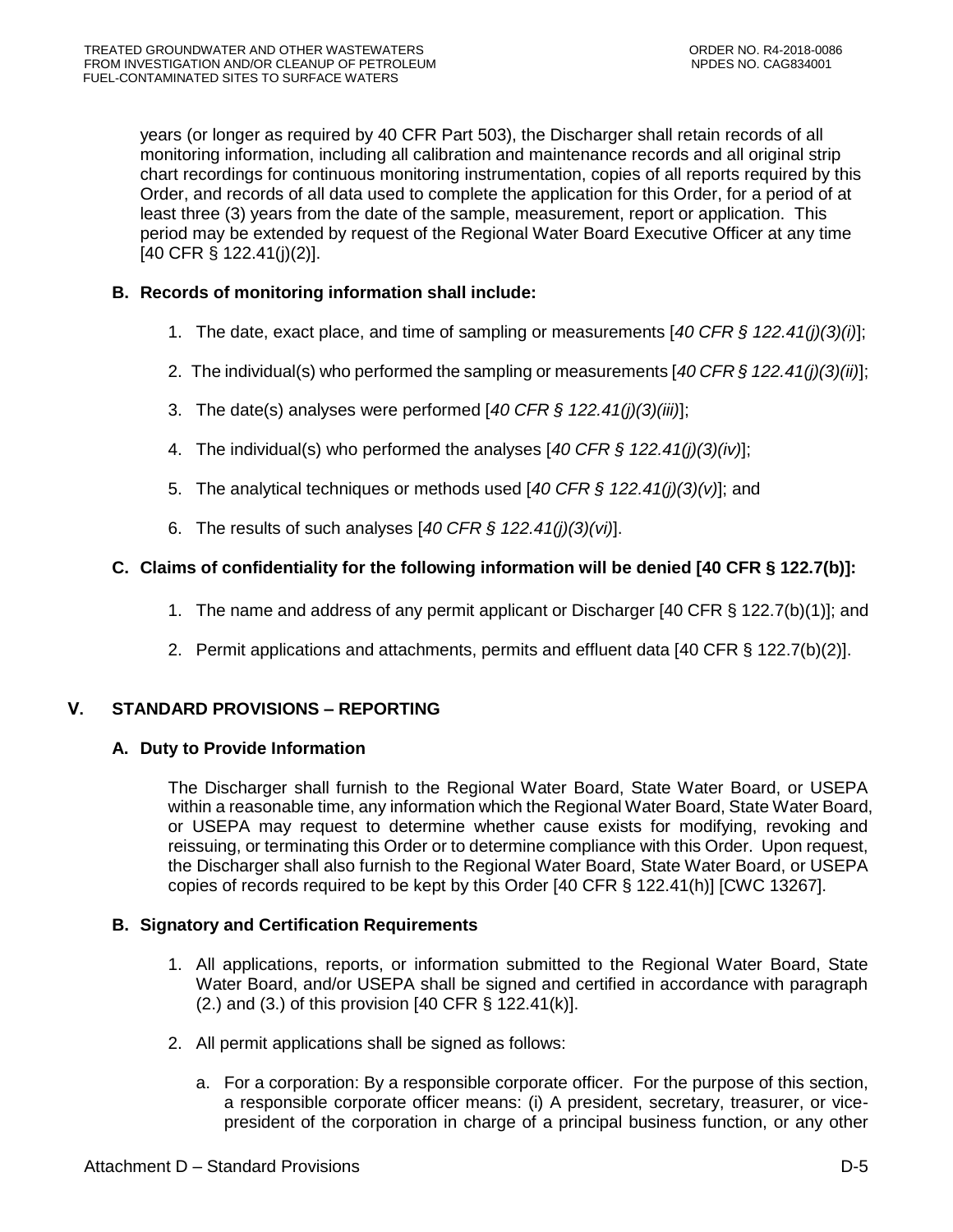person who performs similar policy- or decision-making functions for the corporation, or (ii) the manager of one or more manufacturing, production, or operating facilities, provided, the manager is authorized to make management decisions which govern the operation of the regulated facility including having the explicit or implicit duty of making major capital investment recommendations, and initiating and directing other comprehensive measures to assure long term environmental compliance with environmental laws and regulations; the manager can ensure that the necessary systems are established or actions taken to gather complete and accurate information for permit application requirements; and where authority to sign documents has been assigned or delegated to the manager in accordance with corporate procedures [*40 CFR § 122.22(a)(1)*];

- b. For a partnership or sole proprietorship: by a general partner or the proprietor, respectively [*40 CFR § 122.22(a)(2)*]; or
- c. For a municipality, State, federal, or other public agency: by either a principal executive officer or ranking elected official. For purposes of this provision, a principal executive officer of a federal agency includes: (i) the chief executive officer of the agency, or (ii) a senior executive officer having responsibility for the overall operations of a principal geographic unit of the agency (e.g., Regional Administrators of USEPA) [*40 CFR § 122.22(a)(3)*].
- 3. All reports required by this Order and other information requested by the Regional Water Board, State Water Board, or USEPA shall be signed by a person described in paragraph (b) of this provision, or by a duly authorized representative of that person. A person is a duly authorized representative only if:
	- a. The authorization is made in writing by a person described in paragraph (2.) of this provision [40 CFR § 122.22(b)(1)];
	- b. The authorization specified either an individual or a position having responsibility for the overall operation of the regulated facility or activity such as the position of plant manager, operator of a well or a well field, superintendent, position of equivalent responsibility, or an individual or position having overall responsibility for environmental matters for the company (a duly authorized representative may thus be either a named individual or any individual occupying a named position) [40 CFR § 122.22(b)(2)]; and
	- c. The written authorization is submitted to the Regional Water Board, State Water Board, or USEPA [40 CFR § 122.22(b)(3)].
- 4. If an authorization under paragraph (3.) of this provision is no longer accurate because a different individual or position has responsibility for the overall operation of the Facility, a new authorization satisfying the requirements of paragraph (3.) of this provision must be submitted to the Regional Water Board, State Water Board or USEPA prior to or together with any reports, information, or applications, to be signed by an authorized representative [40 CFR § 122.22(c)].
- 5. Any person signing a document under paragraph (2.) or (3.) of this provision shall make the following certification: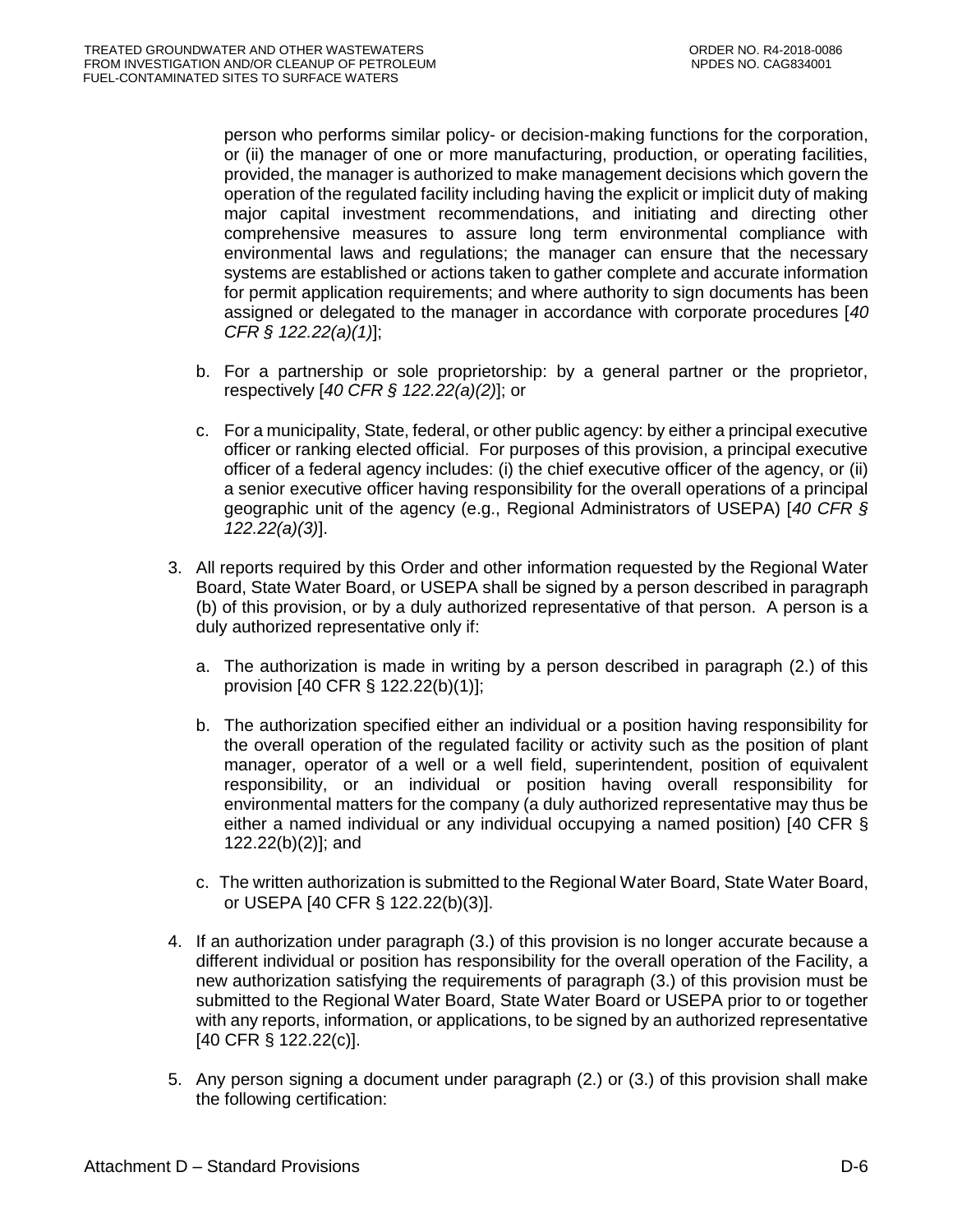"I certify under penalty of law that this document and all attachments were prepared under my direction or supervision in accordance with a system designed to assure that qualified personnel properly gather and evaluate the information submitted. Based on my inquiry of the person or persons who manage the system or those persons directly responsible for gathering the information, the information submitted is, to the best of my knowledge and belief, true, accurate, and complete. I am aware that there are significant penalties for submitting false information, including the possibility of fine and imprisonment for knowing violations" [*40 CFR § 122.22(d)*].

## **C. Monitoring Reports**

- 1. Monitoring results shall be reported at the intervals specified in the Monitoring and Reporting Program in this Order [40 CFR § 122.41(l)(4)].
- 2. Monitoring results must be reported on a Discharge Monitoring Report (DMR) form or forms provided or specified by the Regional Water Board or State Water Board for reporting results of monitoring of sludge use or disposal practices [40 CFR § 122.41(l)(4)(i)].
- 3. If the Discharger monitors any pollutant more frequently than required by this Order using test procedures approved under 40 CFR Part 136 or, in the case of sludge use or disposal, approved under 40 CFR Part 136 unless otherwise specified in 40 CFR Part 503, or as specified in this Order, the results of this monitoring shall be included in the calculation and reporting of the data submitted in the DMR or sludge reporting form specified by the Regional Water Board [40 CFR § 122.41(l)(4)(ii)].
- 4. Calculations for all limitations, which require averaging of measurements, shall utilize an arithmetic mean unless otherwise specified in this Order [40 CFR § 122.41(l)(4)(iii)].

## **D. Compliance Schedules**

Reports of compliance or noncompliance with, or any progress reports on, interim and final requirements contained in any compliance schedule of this Order, shall be submitted no later than 14 days following each schedule date [*40 CFR § 122.41(l)(5)*].

## **E. Twenty-Four Hour Reporting**

- 1. The Discharger shall report any noncompliance that may endanger health or the environment. Any information shall be provided orally within 24 hours from the time the Discharger becomes aware of the circumstances. A written submission shall also be provided within five (5) days of the time the Discharger becomes aware of the circumstances. The written submission shall contain a description of the noncompliance and its cause; the period of noncompliance, including exact dates and times, and if the noncompliance has not been corrected, the anticipated time it is expected to continue; and steps taken or planned to reduce, eliminate, and prevent reoccurrence of the noncompliance [*40 CFR § 122.41(l)(6)(i)*].
- 2. The following shall be included as information that must be reported within 24 hours under this paragraph [*40 CFR § 122.41(l)(6)(ii)*]:
	- a. Any unanticipated bypass that exceeds any effluent limitation in this Order [*40 CFR § 122.41(l)(6)(ii)(A)*].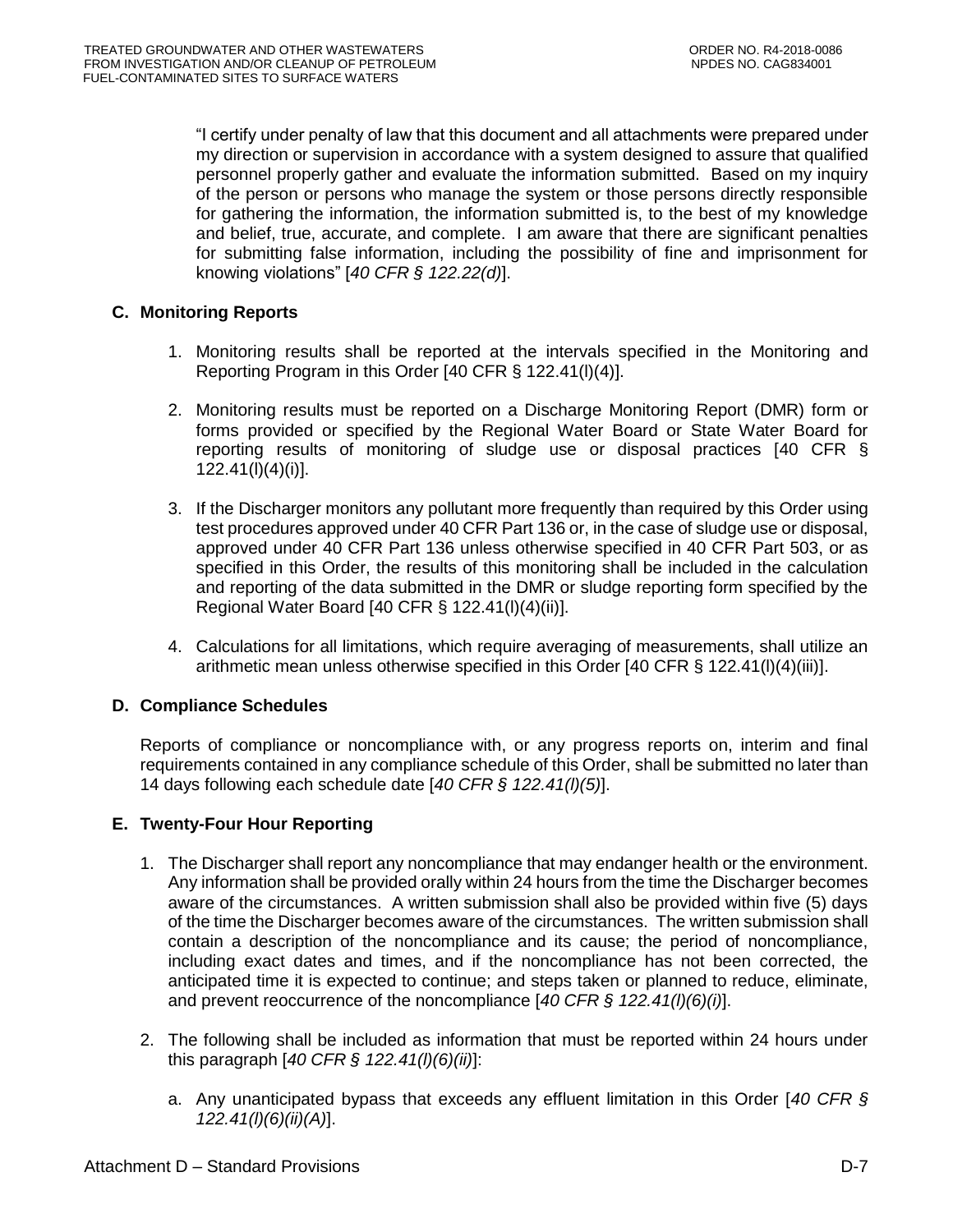- b. Any upset that exceeds any effluent limitation in this Order [*40 CFR § 122.41(l)(6)(ii)(B)*].
- c. Violation of a maximum daily discharge limitation for any of the pollutants listed in this Order to be reported within 24 hours [*40 CFR § 122.41(l)(6)(ii)(C)*].
- 3. The Regional Water Board may waive the above-required written report under this provision on a case-by-case basis if an oral report has been received within 24 hours [*40 CFR § 122.41(l)(6)(iii)*].

### **F. Planned Changes**

The Discharger shall give notice to the Regional Water Board as soon as possible of any planned physical alterations or additions to the permitted facility. Notice is required under this provision only when [*40 CFR § 122.41(l)(1)*]:

- 1. The alteration or addition to a permitted facility may meet one of the criteria for determining whether a facility is a new source in 40 CFR  $\S$  122.29(b) [40 CFR  $\S$  122.41(l)(1)(i)]; or
- 2. The alteration or addition could significantly change the nature or increase the quantity of pollutants discharged. This notification applies to pollutants which are subject neither to effluent limitations in this Order nor to notification requirements under 40 CFR Part 122.42(a)(1) (see Additional Provisions—Notification Levels VII.A.1) [40 CFR § 122.41(l)(1)(ii)].
- 3. The alteration or addition results in a significant change in the Discharger's sludge use or disposal practices, and such alteration, addition, or change may justify the application of permit conditions that are different from or absent in the existing permit, including notification of additional use or disposal sites not reported during the permit application process or not reported pursuant to an approved land application plan  $[40 \text{ CFR } \S 122.41(I)(1)(iii)].$

### **G. Anticipated Noncompliance**

The Discharger shall give advance notice to the Regional Water Board or State Water Board of any planned changes in the permitted facility or activity that may result in noncompliance with General Order requirements [*40 CFR § 122.41(l)(2)].*

### **H. Other Noncompliance**

The Discharger shall report all instances of noncompliance not reported under Standard Provisions – Reporting E.3, E.4, and E.5 at the time monitoring reports are submitted. The reports shall contain the information listed in Standard Provision – Reporting V.E [*40 CFR § 122.41(l)(7)*].

### **I. Other Information**

When the Discharger becomes aware that it failed to submit any relevant facts in a permit application, or submitted incorrect information in a permit application or in any report to the Regional Water Board, State Water Board, or USEPA, the Discharger shall promptly submit such facts or information [*40 CFR § 122.41(l)(8)*].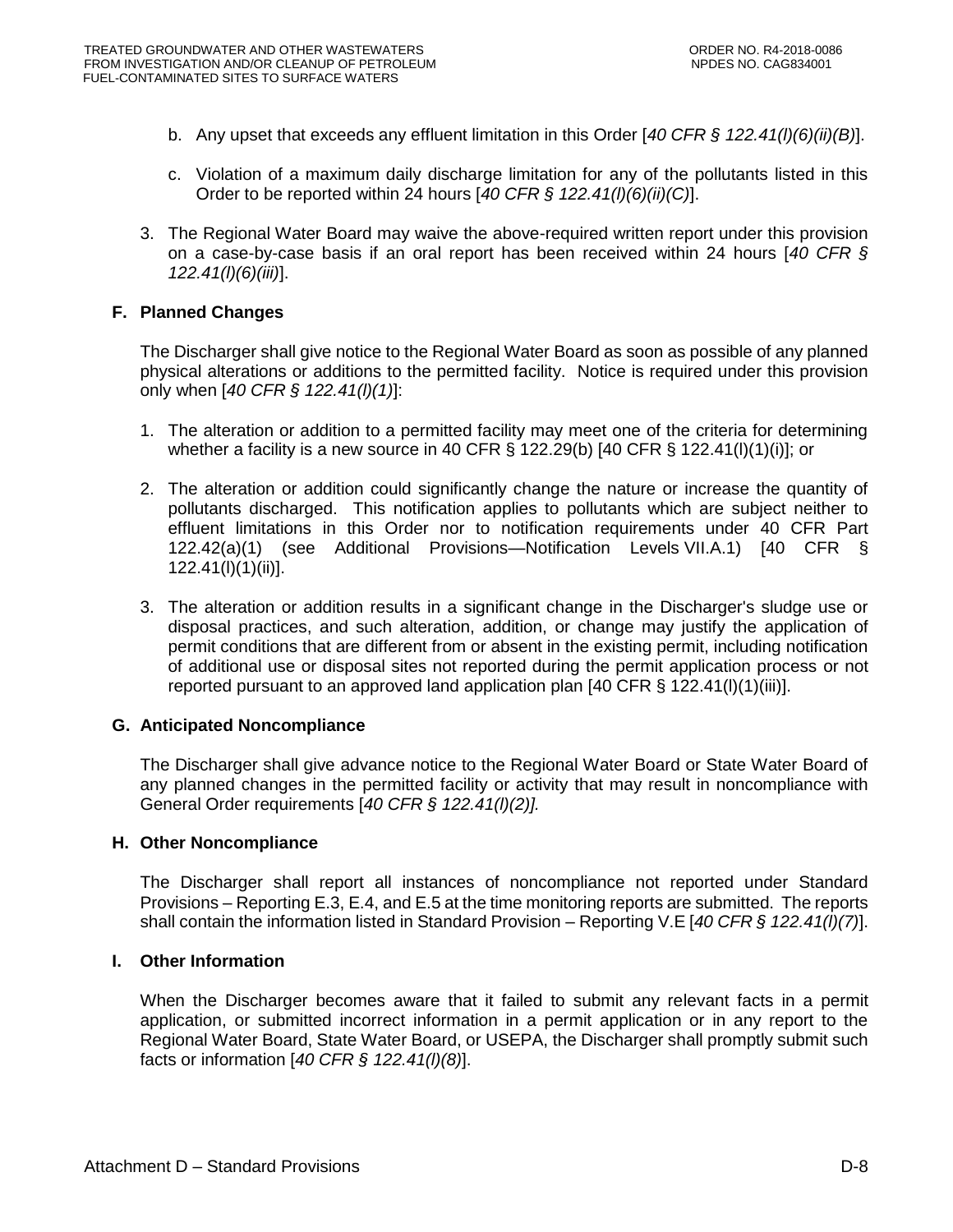# **VI. STANDARD PROVISIONS – ENFORCEMENT**

- A. The Regional Water Board and State Water Board is authorized to enforce the terms of this Order under several provisions of the CWC, including, but not limited to, sections 13268, 13385, 13386, and 13387.
- B. The CWA provides that any person who violates section 301, 302, 306, 307, 308, 318 or 405 of the Act, or any permit condition or limitation implementing any such sections in a permit issued under section 402, or any requirement imposed in a pretreatment program approved under sections 402(a)(3) or 402(b)(8) of the Act, is subject to a civil penalty not to exceed \$25,000 per day for each violation. The CWA provides that any person who negligently violates sections 301, 302, 306, 307, 308, 318, or 405 of the Act, or any condition or limitation implementing any of such sections in a permit issued under section 402 of the Act, or any requirement imposed in a pretreatment program approved under section  $402(a)(3)$  or  $402(b)(8)$  of the Act, is subject to criminal penalties of \$2,500 to \$25,000 per day of violation, or imprisonment of not more than one (1) year, or both. In the case of a second or subsequent conviction for a negligent violation, a person shall be subject to criminal penalties of not more than \$50,000 per day of violation, or by imprisonment of not more than two (2) years, or both. Any person who knowingly violates such sections, or such conditions or limitations is subject to criminal penalties of \$5,000 to \$50,000 per day of violation, or imprisonment for not more than three (3) years, or both. In the case of a second or subsequent conviction for a knowing violation, a person shall be subject to criminal penalties of not more than \$100,000 per day of violation, or imprisonment of not more than six (6) years, or both. Any person who knowingly violates section 301, 302, 303, 306, 307, 308, 318 or 405 of the Act, or any permit condition or limitation implementing any of such sections in a permit issued under section 402 of the Act, and who knows at that time that he thereby places another person in imminent danger of death or serious bodily injury, shall, upon conviction, be subject to a fine of not more than \$250,000 or imprisonment of not more than 15 years, or both. In the case of a second or subsequent conviction for a knowing endangerment violation, a person shall be subject to a fine of not more than \$500,000 or by imprisonment of not more than 30 years, or both. An organization, as defined in section 309(c)(3)(B)(iii) of the CWA, shall, upon conviction of violating the imminent danger provision, be subject to a fine of not more than \$1,000,000 and can be fined up to \$2,000,000 for second or subsequent convictions  $[40 \text{ CFR } \S 122.41(a)(2)]$ [CWC 13385 and 13387].
- C. Any person may be assessed an administrative penalty by the Regional Water Board for violating section 301, 302, 306, 307, 308, 318 or 405 of this Act, or any permit condition or limitation implementing any of such sections in a permit issued under section 402 of this Act. Administrative penalties for Class I violations are not to exceed \$10,000 per violation, with the maximum amount of any Class I penalty assessed not to exceed \$25,000. Penalties for Class II violations are not to exceed \$10,000 per day for each day during which the violation continues, with the maximum amount of any Class II penalty not to exceed \$125,000 [40 CFR § 122.41(a)(3)].
- D. The CWA provides that any person who falsifies, tampers with, or knowingly renders inaccurate any monitoring device or method required to be maintained under this permit shall, upon conviction, be punished by a fine of not more than \$10,000, or by imprisonment for not more than 2 years, or both. If a conviction of a person is for a violation committed after a first conviction of such person under this paragraph, punishment is a fine of not more than \$20,000 per day of violation, or by imprisonment of not more than 4 years, or both [40 CFR § 122.41(j)(5)].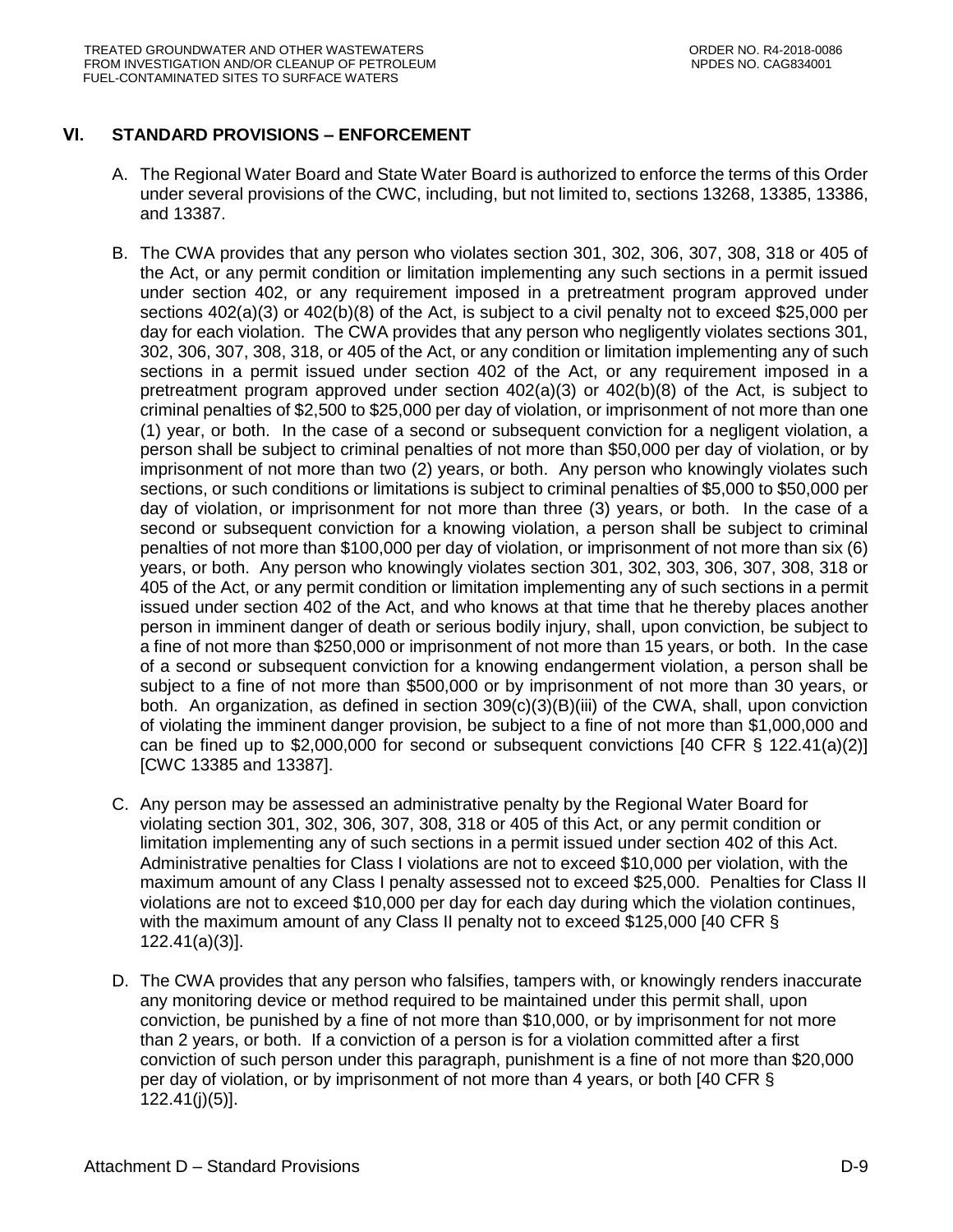**E.** The CWA provides that any person who knowingly makes any false statement, representation, or certification in any record or other document submitted or required to be maintained under this Order, including monitoring reports or reports of compliance or noncompliance shall, upon conviction, be punished by a fine of not more than \$10,000 per violation, or by imprisonment for not more than six months per violation, or by both [40 CFR § 122.41(k)(2)].

# **VII. ADDITIONAL PROVISIONS – NOTIFICATION LEVELS**

## **A. Non-Municipal Facilities**

Existing manufacturing, commercial, mining, and silvicultural dischargers shall notify the Regional Water Board as soon as they know or have reason to believe [*40 CFR § 122.42(a)*]:

- 1. That any activity has occurred or will occur that would result in the discharge, on a routine or frequent basis, of any toxic pollutant that is not limited in this Order, if that discharge will exceed the highest of the following "notification levels" [*40 CFR § 122.42(a)(1)*]:
	- a. 100 micrograms per liter (μg/L) [*40 CFR § 122.42(a)(1)(i)*];
	- b. 200 μg/L for acrolein and acrylonitrile; 500 μg/L for 2,4-dinitrophenol and 2-methyl-4,6-dinitrophenol; and 1 milligram per liter (mg/L) for antimony [*40 CFR § 122.42(a)(1)(ii)*];
	- c. Five (5) times the maximum concentration value reported for that pollutant in the Report of Waste Discharge [*40 CFR § 122.42(a)(1)(iii)*]; or
	- d. The level established by the Regional Water Board in accordance with 40 CFR § 122.44(f) [*40 CFR § 122.42(a)(1)(iv)*].
- 2. That any activity has occurred or will occur that would result in the discharge, on a non-routine or infrequent basis, of any toxic pollutant that is not limited in this Order, if that discharge will exceed the highest of the following "notification levels" [*40 CFR § 122.42(a)(2)*]:
	- a. 500 micrograms per liter (μg/L) [*40 CFR § 122.42(a)(2)(i)*];
	- b. 1 milligram per liter (mg/L) for antimony [*40 CFR § 122.42(a)(2)(ii)*];
	- c. Ten (10) times the maximum concentration value reported for that pollutant in the Report of Waste Discharge [*40 CFR § 122.42(a)(2)(iii)*]; or
	- d. The level established by the Regional Water Board in accordance with 40 CFR § 122.44(f) [*40 CFR § 122.42(a)(2)(iv)*].

# **B. Publicly-Owned Treatment Works (POTWs)**

All POTWs shall provide adequate notice to the Regional Water Board of the following [*40 CFR § 122.42(b)*]:

1. Any new introduction of pollutants into the POTW from an indirect discharger that would be subject to sections 301 or 306 of the CWA if it were directly discharging those pollutants [40 CFR § 122.42(b)(1)]; and